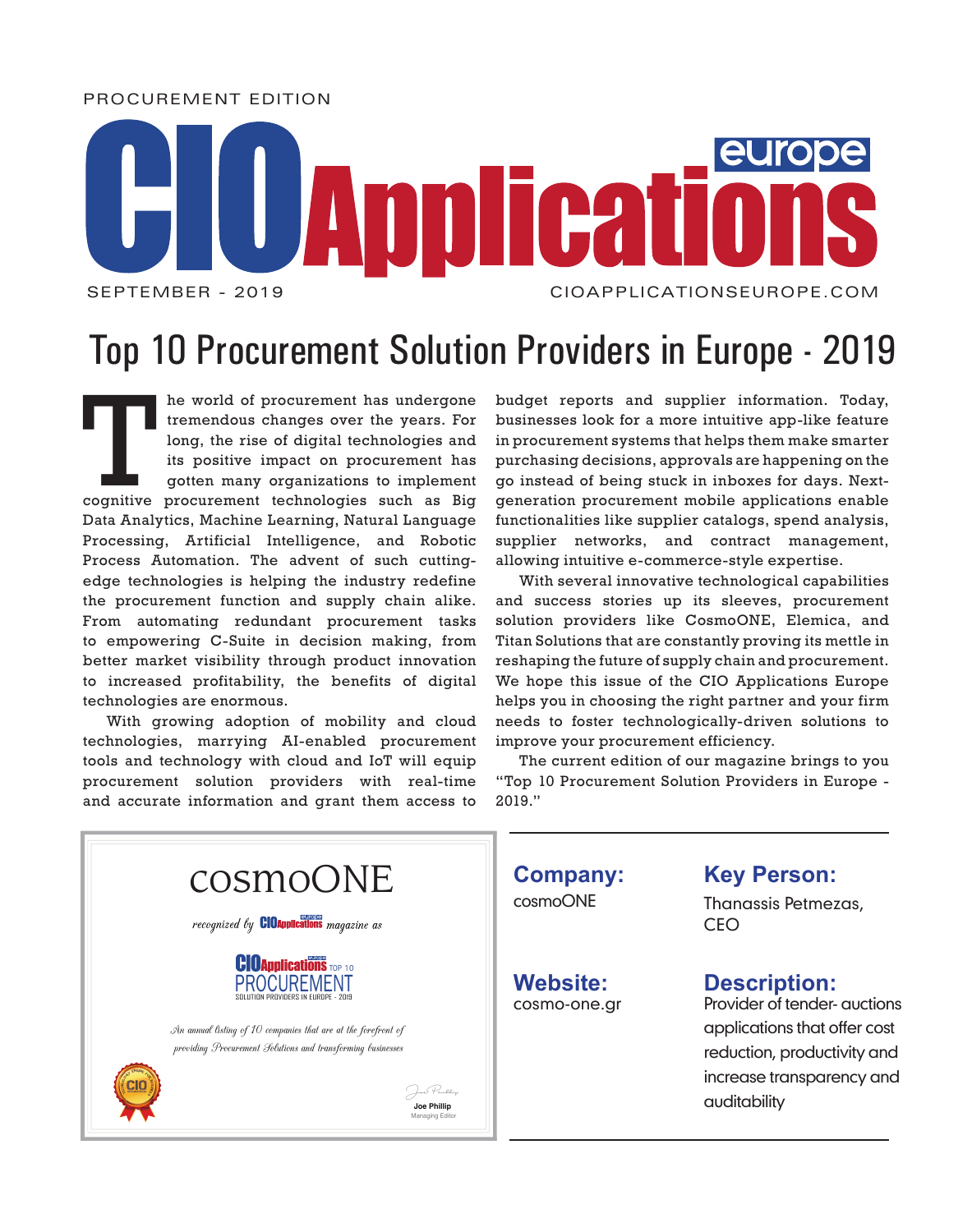

## cosmoONE Unlocking the Power of Online Auctions

the exception ince the year 2004, when electronic procurement got introduced for the first time, the public procurement market has witnessed a plethora of changes and advancements. In this everchanging landscape, there's been one constant the exceptional e-procurement services and solutions offered by cosmoONE. As one of the earliest B2B electronic marketplaces in Greece, cosmoONE is focused on empowering its customers with reliable and secure solutions to reduce procurement costs and transform procurement processes, which are strategic drivers for improving financial results and increasing the profitability of businesses. With its ongoing involvement as an experienced partner, the company has made considerable strides as an e-procurement solution provider for several private as well as public companies. Through a digital platform, cosmoONE offers e-commerce applications that cover the complete digitalisation of the procurement cycle and the execution of related processes (tactical, operational or sourcing), including search and procurement negotiating, sending orders, receiving invoices and a host of other support functions. With close to two decades of experience in different procurement areas, cosmoONE continuously acquires procedural knowhow and operational experience Thanassis Petmezas

that serves

as an advantage while undertaking projects with new clients. "We work horizontally across all industries. cosmoONE works like the ancient Greek hero who invents a solution for a new problem every time," says Thanassis Petmezas, CEO, cosmoONE.

At the core, auction services form an integral aspect of cosmoONE's platform. As a forerunner in the realm of auction services, the company can support a large variety of business cases with its 10 different types of reverse and forward e-auctions. "We design, develop, update and enhance the procurement solutions while keeping technological and functionality aspects in mind. While working with clients in the public sector, we constantly monitor changes in the law and incorporate them into our system, so that it remains compliant with the legal aspects. For the private sector, we keep a tab on all the trends and best practices and integrate the right functionality," explains Petmezas. cosmoONE has organised auctions for almost any type of goods, services and works, with bidders from 44 different countries all over the world. The team has performed 3,842 forward auctions of a €2.3 billion budget, for sales, concerning energy products, cars, real estate, scrap, and unused equipment, resulting in a revenue increase of €473 million—an improvement of 10-20 percent. Auction services from cosmoONE empower clients with real-time negotiation and allow bid submission among prequalified bidders in a controlled environment.

Since its inception in 2001, cosmoONE has also performed 5,570 reverse auctions that correspond to more than one auction per working day and has achieved a total auctioned volume of €2.65 billion that represents an average budget of €475,000 per auction. Over the years, the team at cosmoONE has strived to bring about an average cost improvement per auction of 14.6 percent, which equals a €69,400 profit improvement per auction for the auction organiser. Moreover, the company realised participation of four bidders per auction with a 28 bids average per event, helping each bidder to improve his stand seven times per auction on average. "Our platform can enable submitting eight bids per second even when you have close to 200 participants," extols Petmezas.

The prowess of cosmoONE's platform was on full display when a large airline company used it to buy jet fuel. In this case, the ranking of the bidders was not just based on

March 2018 March 2018 March 2018 March 2018 March 2018 March 2018 March 2018 March 2018 March 2018 March 2018 CIOAPPLICATIONSEUROPE.COM CIOAPPLICATIONSEUROPE.COM 2 3